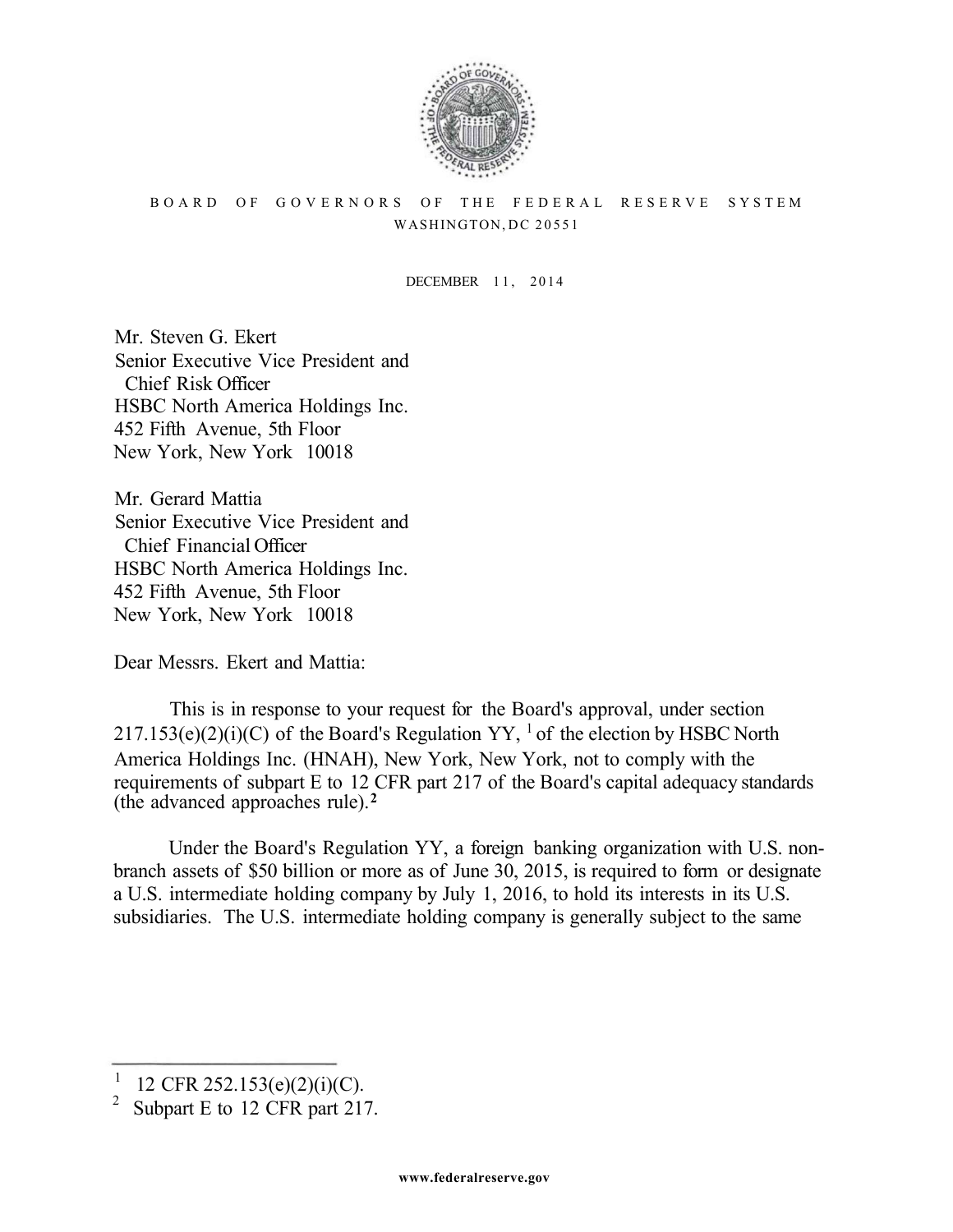risk-based and leverage capital rules that apply to a bank holding company, provided, however, that a U.S. intermediate holding company formed under Regulation YY is not required to comply with the Board's advanced approaches rule.<sup>3</sup> Regulation YY permits an existing bank holding company subsidiary of a foreign banking organization to elect not to comply with the advanced approaches rule with the Board's prior written approval. 4

HNAH is a subsidiary of HSBC Holdings p1c (HSBC), London, United Kingdom. HSBC is a foreign banking organization with approximately  $\$\$ in total U.S. assets as of June 30, 2014, the entirety of which are held at HNAH. Because HSBC expects that its U.S. non-branch assets will exceed \$50 billion on June 30, 2015, it will be required to form or designate a U.S. intermediate holding company under Regulation  $Y\overline{Y}$ <sup>5</sup>

HNAH, a bank holding company that is currently subject to the Board's advanced approaches rule, is requesting, pursuant to section  $217.153(e)(2)(i)(C)$  of the Board's Regulation YY, that the Board approve its election to opt out of the advanced approaches rule. HNAH will continue to be subject to standardized risk-based capital rules, leverage capital rules, and capital planning and supervisory stress testing requirements.' 6

After consideration of all relevant facts, the Board has approved HNAH's election not to comply with the requirements of subpart E to 12 CFR part 217. This action is based on all the facts of record and on all the representations and commitments made by you in the submissions to the Board in connection with the request. These representations and commitments constitute conditions imposed in writing in connection

<sup>3</sup> <sup>3</sup> 12 CFR 225.153(e)(2)(i)(A).<br><sup>4</sup> 12 CFB 225.153(e)(2)(i)(C)

<sup>&</sup>lt;sup>4</sup> 12 CFR 225.153(e)(2)(i)(C).<br>
<sup>5</sup> 12 CEB 252.152

 $^{5}$  12 CFR 252.152.

HNAH will remain subject to the other requirements that apply to advanced approaches banking organizations, including restrictions on distributions and discretionary bonus payments associated with the countercyclical capital buffer, the supplementary leverage ratio provided for in subpart B of the revised capital framework, and the requirement to include nearly all components of accumulated other comprehensive income in regulatory capital.